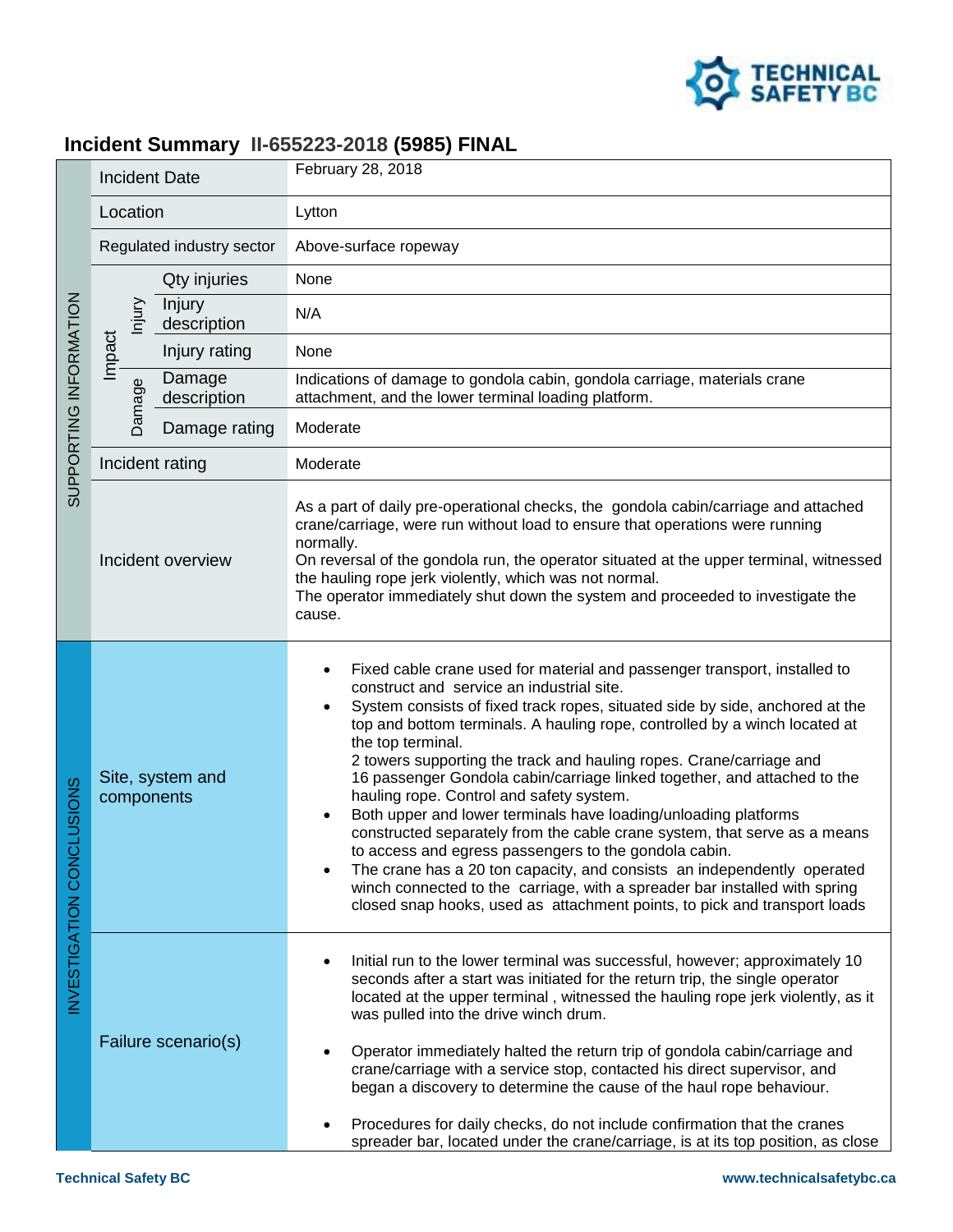

## **Incident Summary II-655223-2018 (5985) FINAL**

|                           | to the crane as possible, and, therefore; able to maintain a safe distance<br>over the lower terminals passenger loading/unloading platform and<br>associated structure.                                                                                                                                          |
|---------------------------|-------------------------------------------------------------------------------------------------------------------------------------------------------------------------------------------------------------------------------------------------------------------------------------------------------------------|
|                           | The position of the crane/carriage underhanging spreader bar is not<br>monitored by a safety circuit, which means the fixed cable crane and<br>gondola can be operated with the spreader bar at any elevation.                                                                                                    |
|                           | The spreader bar has 3, 20 ton spring closed snap hooks installed full time,<br>to connect loads to the crane. The snap hooks are not removed when the<br>crane is not in service.                                                                                                                                |
|                           | The crane/carriage and spreader bar are located on the downhill side of the<br>connection to the gondola/carriage; therefore must pass through the lower<br>terminal passenger loading/unloading platform and associated I-beam<br>structure with safe clearance, to conduct a return trip to the upper terminal. |
|                           | Upon completion of an initial site survey, it was discovered that both the<br>$\bullet$<br>gondola/carriage, and crane/carriage, had become derailed from their rolling<br>elements, but were still supported by the fixed track ropes on their respective<br>carriage structures.                                |
|                           | It was discovered that the hauling cable had performed a throw over, a term<br>٠<br>used to describe the lower hauling rope coming out of its predetermined path<br>of travel, and completing this unexpected movement by coming to rest on top<br>of the fixed track rope.                                       |
| <b>Facts and evidence</b> | It was discovered a structural section of the passenger loading/unloading<br>platform gondola cabin guides, at the lower terminal had sustained a load<br>that it was not designed for. It had been bent sufficiently in the direction of<br>crane/carriage travel, to break its structural connection bolts.     |
|                           | It was observed from the ground, that the most uphill of the 20 ton, spring<br>$\bullet$<br>closed snap hooks, had sustained damage to its spring closed gate. The<br>gate was stuck in the open position.                                                                                                        |
|                           | CCTV video confirms the slingshot action sustained by the system at the<br>lower terminal, when a return to the upper terminal was attempted.                                                                                                                                                                     |
|                           | CCTV video confirms the jerking action of the hauling rope at the drive<br>winch, located at the upper terminal, during the time of the incident.                                                                                                                                                                 |
| <b>Causes and</b>         | It is likely the spreader bar located beneath the crane/carriage, was in too<br>low a vertical position to maintain safe clearances at the lower terminal<br>loading/unloading platform gondola cabin guides.                                                                                                     |
| contributing factors      | It is very likely, the 20ton snap hook, located on the most uphill connection of<br>the spreader bar, became attached to the structural I-beam of the passenger<br>loading/unloading platform, gondola cabin guides, at the lower terminal.                                                                       |

Photos or diagrams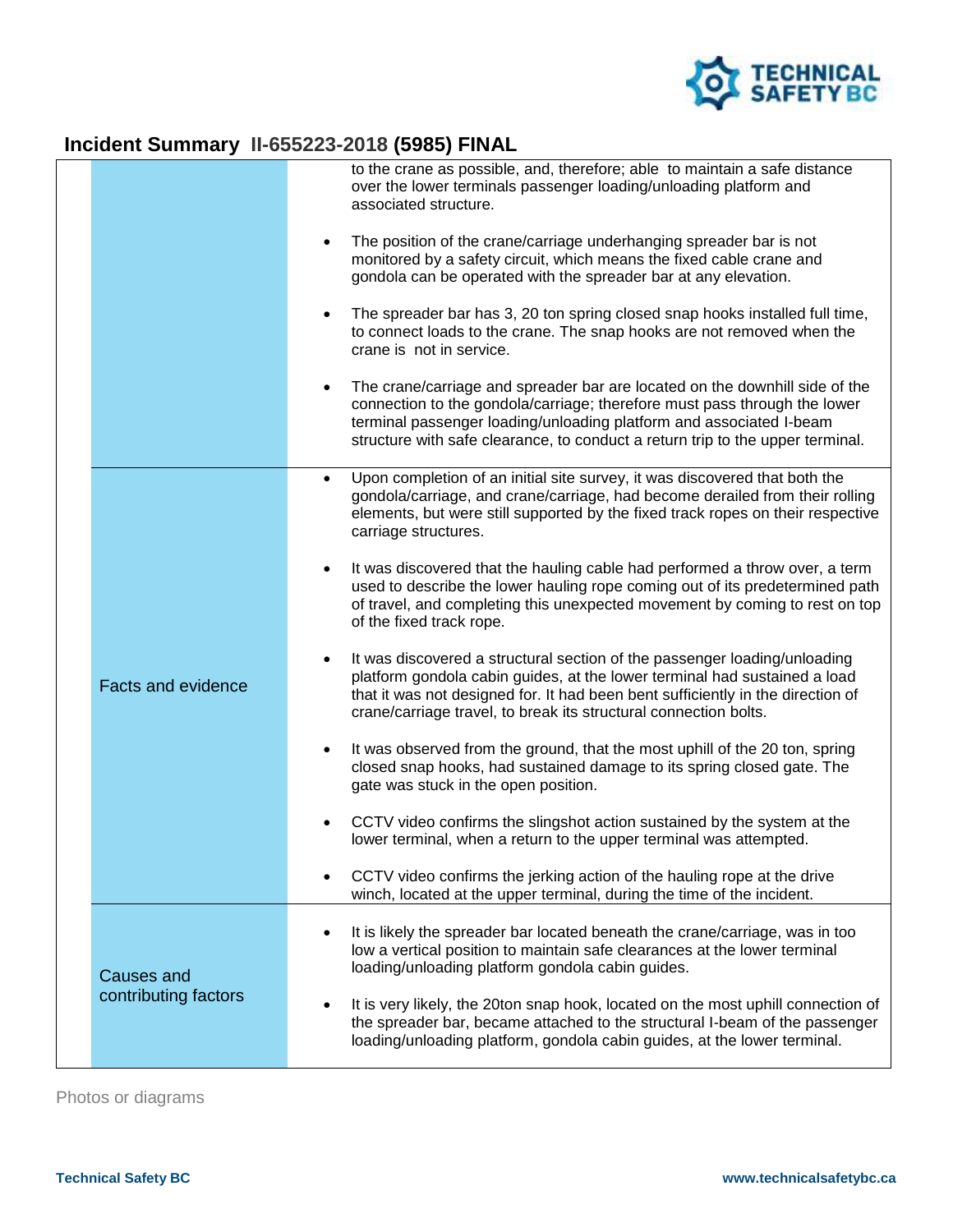



This photo shows the Gondola/carriage(yellow) and Crane/carriage(red), including the underhanging spreader bar and its attachments, as they were found after the incident.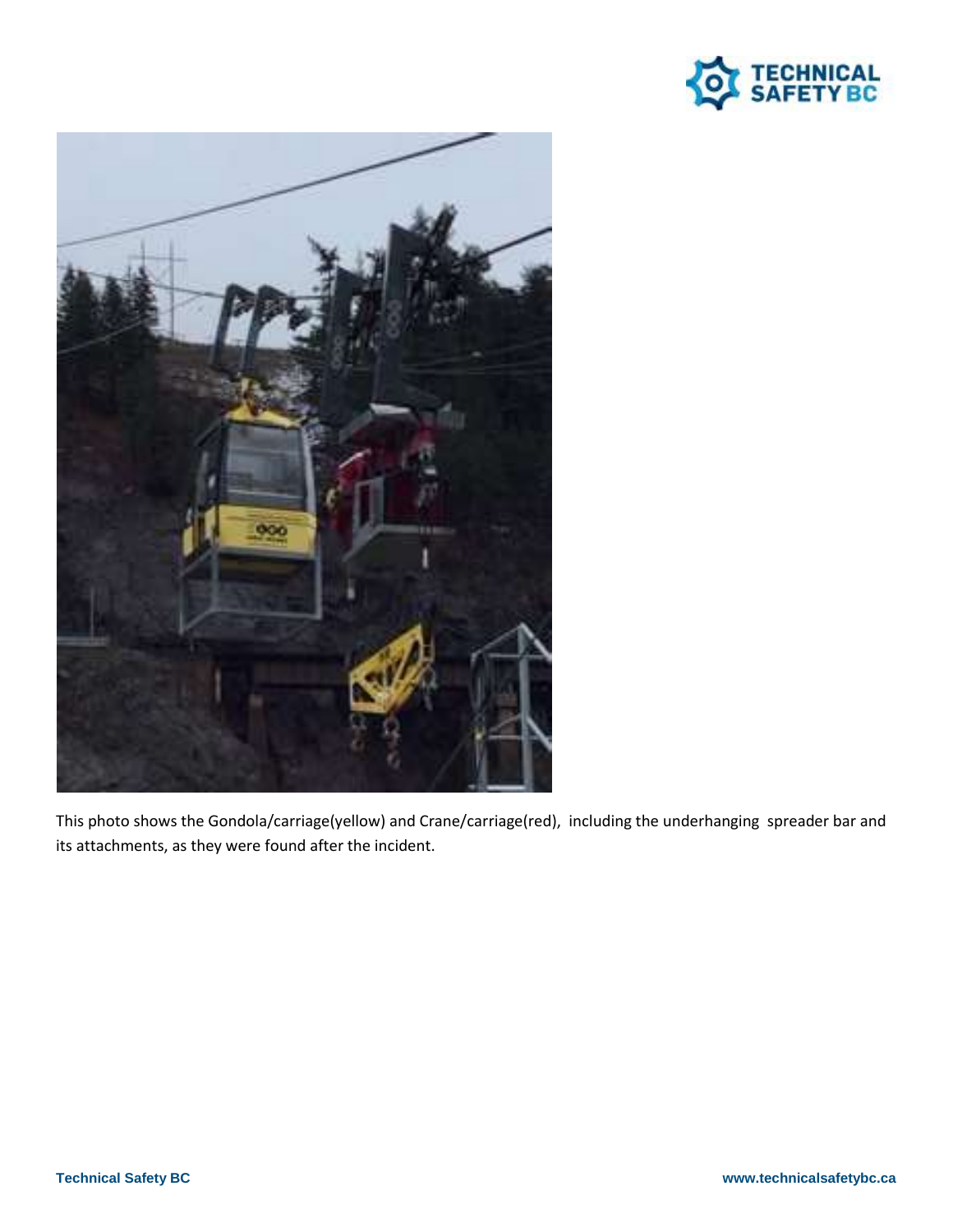



This photo shows the spreader bar and its attachments, hanging underneath the Crane/carriage. The uppermost 20ton Snap Hook gate shows indications of stress or impact, as the gate is deformed in the open position.

(far left hook in picture)